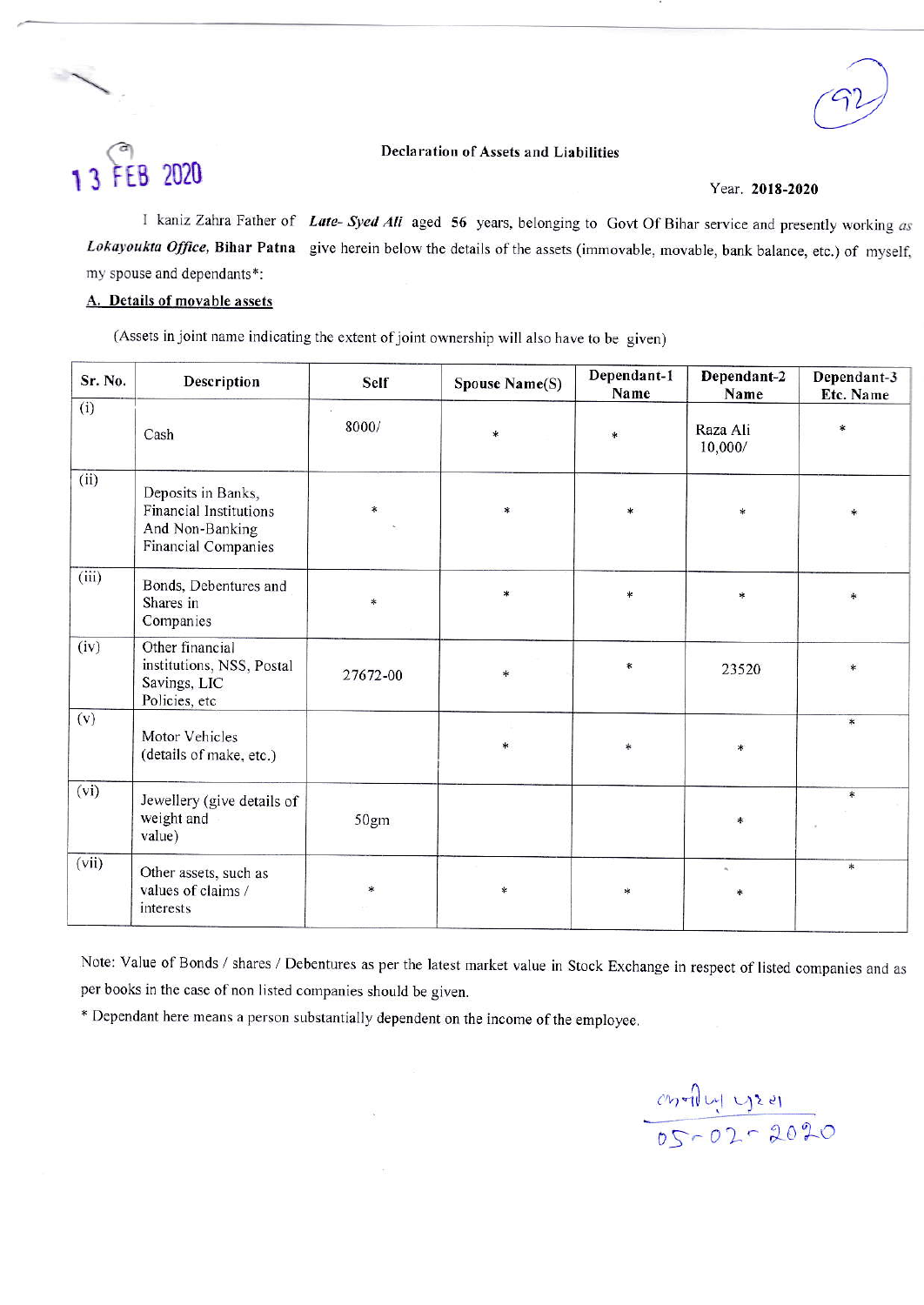## Is of Immovable assets

[Note: Properties in joint ownership indicating the extent of joint ownership will also have to be indicated]

| Sr.<br>No. | Description                                                                                                                                                | Self       | Spouse<br>Name(S) | Dependant-1<br>Name | Dependant-2<br>Name | Dependant-3<br>Etc. Name |
|------------|------------------------------------------------------------------------------------------------------------------------------------------------------------|------------|-------------------|---------------------|---------------------|--------------------------|
| (i)        | Agricultural Land<br>- Location(s) - Survey<br>number(s)<br>- Extent (Total<br>measurement)<br>-Current market value                                       | $*$        | $\ast$            | $\ast$              | *                   | $*$                      |
| (ii)       | Non-Agricultural Land -<br>Location(s)<br>- Survey number(s)<br>- Extent (Total<br>measurement)<br>-Current market value                                   | *          | *                 | $\ast$              | $\ast$              |                          |
| (iii)      | <b>Buildings Commercial</b><br>and residential)<br>Location(s)<br>- Survey /door<br>number(s)<br>- Extent (Total<br>measurement)<br>- Current market value | पैवीक मकान | $\ast$            | $\ast$              | $\ast$              | $\ast$                   |
| (iv)       | Houses / Apartments,<br>etc. - Location(s)<br>- Survey /door number(s)<br>- Extent (Total<br>measurement) - Current<br>market value                        |            | *                 | $\ast$              |                     | $\ast$                   |
| (v)        | Others (such as interest in<br>property)                                                                                                                   |            | $\ast$            | ∗                   | $\ast$              | $\ast$                   |

O470644201